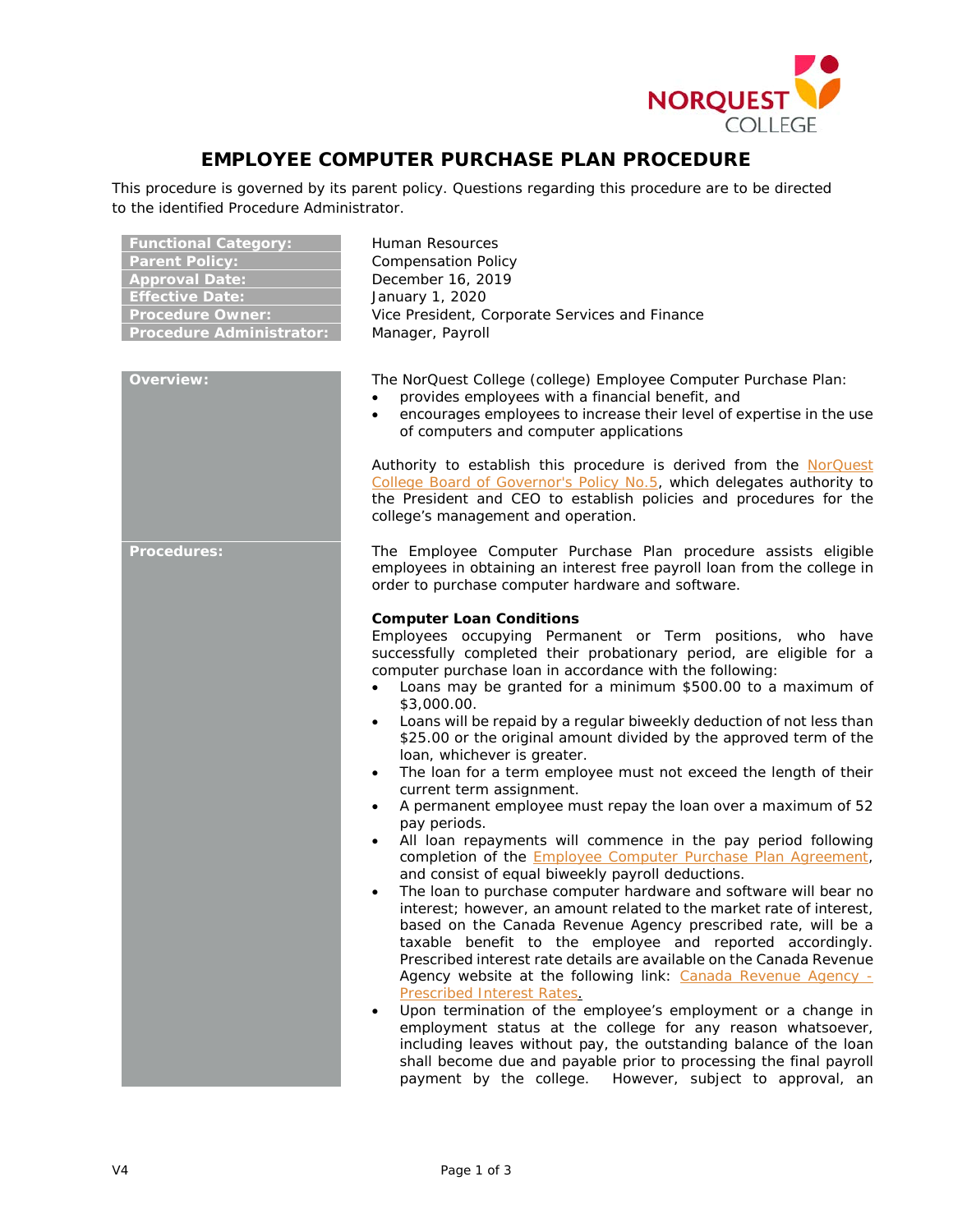

employee on approved leave may make application to continue making regular biweekly payments through postdated payments.

- It is the sole responsibility of the employee to ensure that their personal financial commitment made under this policy will be met.
- Loans will only be issued for the purchase of new computer hardware and software.
- Employees are permitted one outstanding loan under the plan at a time. On completion of a loan repayment, the employee may reapply to the plan.
- Warranty and Service systems are the property of the individual purchaser and are to be installed, wholly serviced, and maintained by them and/or through their warranty with the supplier. The college accepts no responsibility or obligation, whether expressed or implied, in this regard.
- For the purpose of maintaining a manageable fund, the maximum amount of outstanding loans held by the college under this plan is limited to \$75,000. Loans will be approved on a first come first served basis.
- The computer purchase loan program may be suspended at any time due to budgetary restraints.

## **Actions:**

- Eligible employees are responsible for identifying their own computer hardware and software needs, through a vendor of their choice, and obtaining a written quote for the computer equipment and software they wish to purchase.
- Employees must complete the [Employee Computer Purchase Plan](http://theq.norquest.ca/Departments/WDHR/Public-Documents/Forms/Computer-Purchase-Plan-Agreement.aspx)  [Agreement,](http://theq.norquest.ca/Departments/WDHR/Public-Documents/Forms/Computer-Purchase-Plan-Agreement.aspx) attach a quote for the computer hardware/software from a single retail vendor, and submit the form to People Services.
- People Services will verify the employee's eligibility, sign off on the form and submit it to Payroll for processing.
- Once approved, the employee can:
	- o purchase the equipment and submit a completed expense claim along with their invoice marked PAID, to the Business and Financial Services Division (B&FS),
	- o B&FS will reimburse the employee for the amount on the approved loan application. The employee is responsible for any amount over the approved loan amount.
	- o Payroll will set up the loan repayment through a payroll deduction on the next payroll period following the date of the application.
- If, for any reason, the employee suspends their employment (i.e. leave without pay, maternity leave, short or long term illness, strike, etc.) the employee must either pay the college any outstanding balance due or, if agreed to, provide the college with a series of post-dated payments for the outstanding balance.
- Upon termination of employment, the outstanding balance is due immediately and any outstanding balance will be deducted from the terminating employee's final pay. If there is still an outstanding balance owing, the employee will pay the amount by certified cheque or credit card on or before the last day of employment with the college.